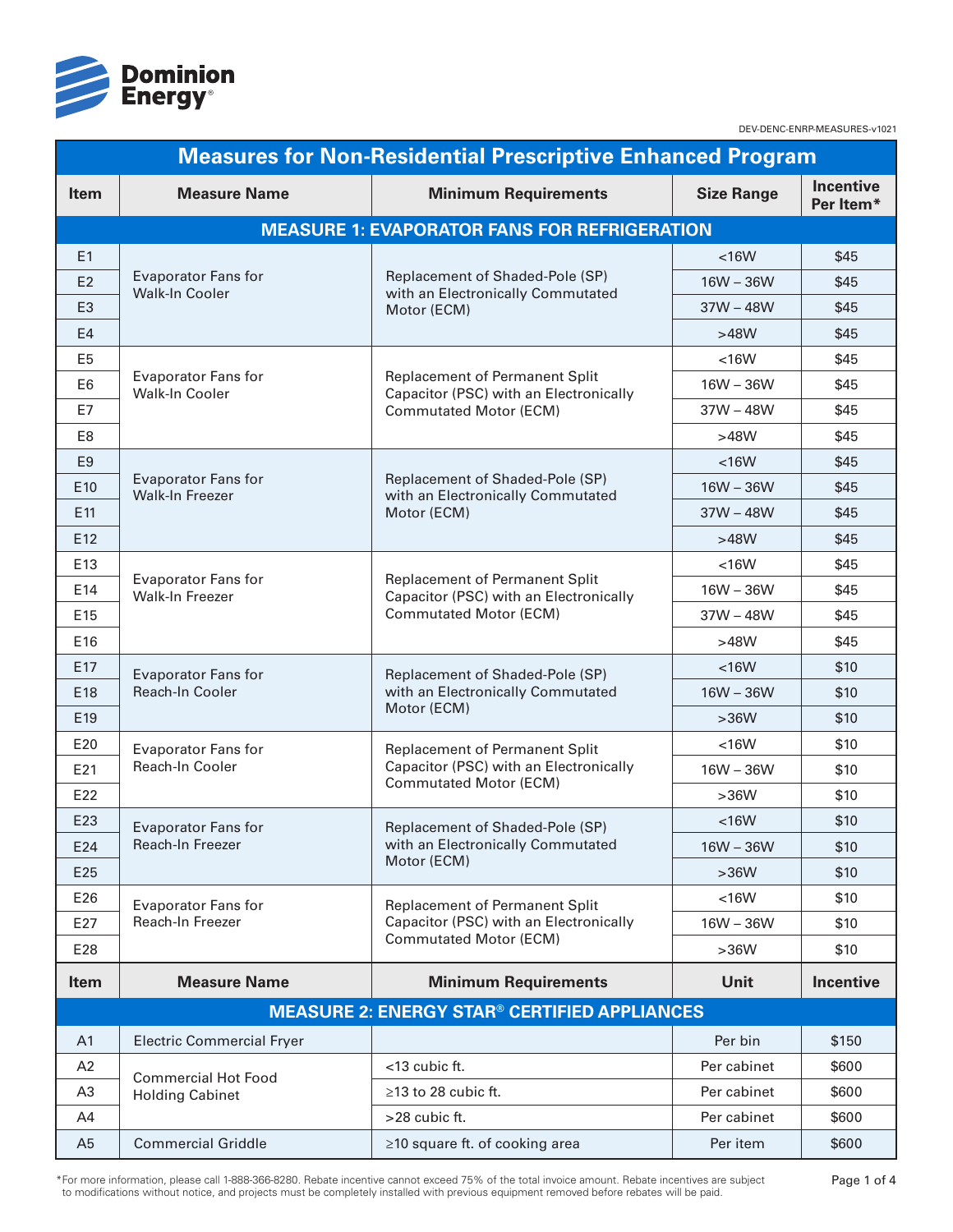

| <b>Item</b>     | <b>Measure Name</b>                                            | <b>Minimum Requirements</b>                         | Unit          | Incentive |
|-----------------|----------------------------------------------------------------|-----------------------------------------------------|---------------|-----------|
|                 |                                                                | <b>MEASURE 2: ENERGY STAR® CERTIFIED APPLIANCES</b> |               |           |
| A <sub>6</sub>  | <b>Commercial Convection Oven</b>                              | Half size                                           | Per item      | \$250     |
| A7              |                                                                | Full size                                           | Per item      | \$250     |
| A <sub>8</sub>  | <b>Commercial Electric</b><br><b>Combination Oven</b>          | $<$ 15 pans                                         | Per item      | \$2,000   |
| A <sub>9</sub>  |                                                                | $\geq$ 15 pans                                      | Per item      | \$2,000   |
| A10             | <b>Commercial Steam Cooker</b>                                 | 3 pans                                              | Per item      | \$400     |
| A11             |                                                                | 4 pans                                              | Per item      | \$900     |
| A12             |                                                                | 5 pans                                              | Per item      | \$500     |
| A13             |                                                                | 6 pans                                              | Per item      | \$500     |
|                 |                                                                | <b>MEASURE 3: COMMERCIAL REFRIGERATION SYSTEMS</b>  |               |           |
| R1              |                                                                | 15 to 24 cubic ft.                                  | Per door      | \$85      |
| R <sub>2</sub>  | <b>Commercial Freezer</b><br><b>ENERGY STAR Certified</b>      | 25 to 39 cubic ft.                                  | Per door      | \$85      |
| R <sub>3</sub>  | <b>Glass Door</b>                                              | 40 to 49 cubic ft.                                  | Per door      | \$85      |
| R4              |                                                                | $\geq 50$ cubic ft.                                 | Per door      | \$85      |
| R <sub>5</sub>  |                                                                | 15 to 24 cubic ft.                                  | Per door      | \$85      |
| R <sub>6</sub>  | <b>Commercial Freezer</b><br><b>ENERGY STAR Certified</b>      | 25 to 39 cubic ft.                                  | Per door      | \$85      |
| R7              | Solid Door                                                     | 40 to 49 cubic ft.                                  | Per door      | \$85      |
| R <sub>8</sub>  |                                                                | ≥50 cubic ft.                                       | Per door      | \$85      |
| R <sub>9</sub>  |                                                                | 15 to 24 cubic ft.                                  | Per door      | \$65      |
| R <sub>10</sub> | <b>Commercial Refrigerator</b><br><b>ENERGY STAR Certified</b> | 25 to 39 cubic ft.                                  | Per door      | \$65      |
| R <sub>11</sub> | <b>Glass Door</b>                                              | 40 to 49 cubic ft.                                  | Per door      | \$65      |
| R <sub>12</sub> |                                                                | $\geq 50$ cubic ft.                                 | Per door      | \$65      |
| R <sub>13</sub> |                                                                | 15 to 24 cubic ft.                                  | Per door      | \$65      |
| R <sub>14</sub> | <b>Commercial Refrigerator</b><br><b>ENERGY STAR Certified</b> | 25 to 39 cubic ft.                                  | Per door      | \$65      |
| R <sub>15</sub> | Solid Door                                                     | 40 to 49 cubic ft.                                  | Per door      | \$65      |
| R <sub>16</sub> |                                                                | $\geq 50$ cubic ft.                                 | Per door      | \$65      |
| R <sub>17</sub> | <b>Auto Closers</b>                                            | Cooler                                              | Per door      | \$75      |
| R <sub>18</sub> |                                                                | Freezer                                             | Per door      | \$75      |
| R <sub>19</sub> | Door Gasket for Restaurants                                    | Cooler                                              | Per linear ft | \$3.50    |
| R <sub>20</sub> |                                                                | Freezer                                             | Per linear ft | \$5       |
| R <sub>21</sub> | Door Gasket for Small Grocery                                  | Cooler                                              | Per linear ft | \$3.50    |
| R <sub>22</sub> | and Convenience Stores                                         | Freezer                                             | Per linear ft | \$5       |
| R <sub>23</sub> | Door Gasket for Medium to Large                                | Cooler                                              | Per linear ft | \$3.50    |
| R <sub>24</sub> | <b>Grocery Stores and Supermarkets</b>                         | Freezer                                             | Per linear ft | \$5       |
| R <sub>25</sub> | Low/No Anti-Sweat Door Film                                    | Low Temperature Case                                | Per door      | \$200     |
| R <sub>26</sub> |                                                                | Medium Temperature Case                             | Per door      | \$50      |
| R <sub>27</sub> | <b>Coil Cleaning</b>                                           | Cooler                                              | Per ton       | \$40      |
| R <sub>28</sub> |                                                                | Freezer                                             | Per ton       | \$40      |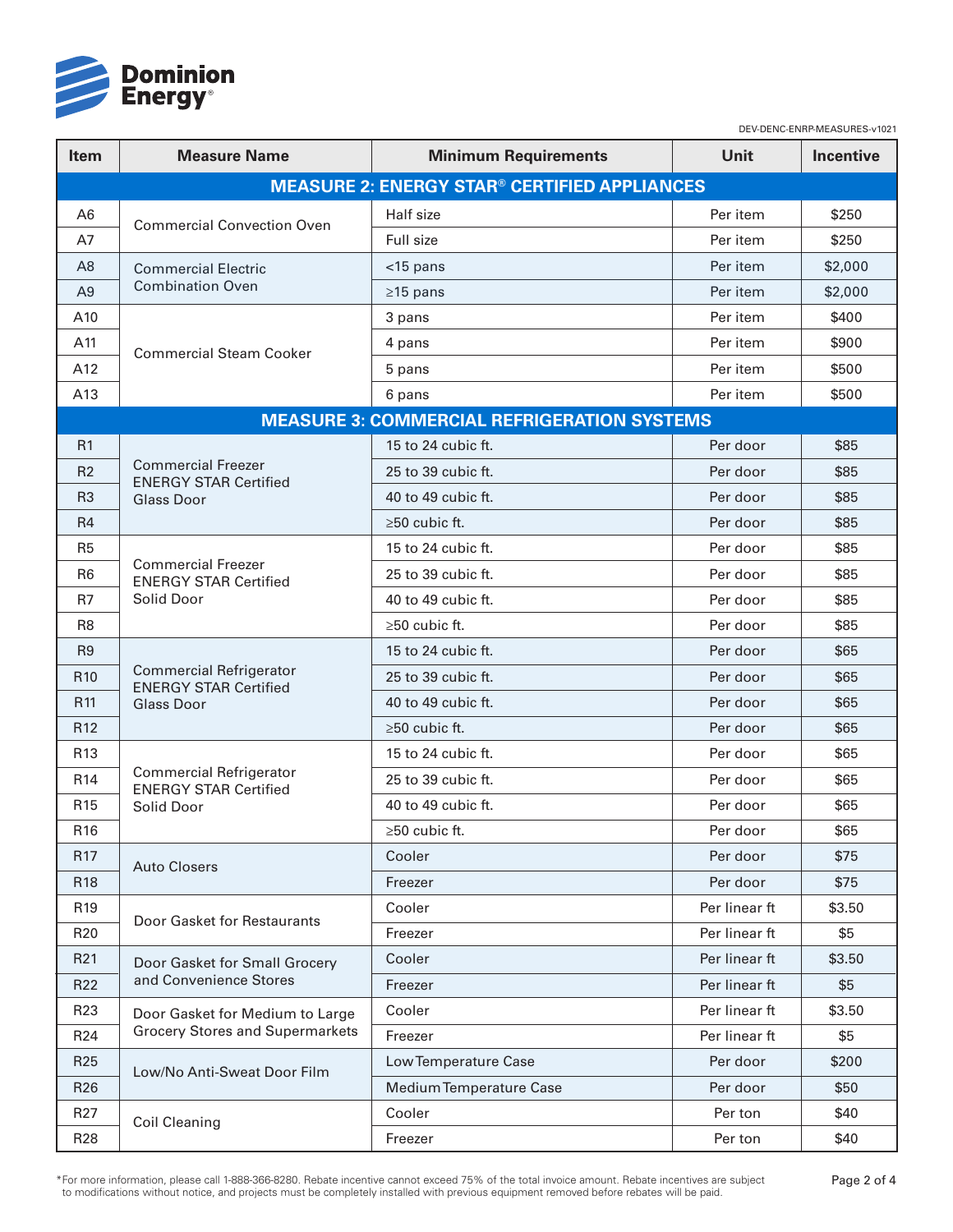

| ltem                                                                | <b>Measure Name</b>                                             | <b>Minimum Requirements</b>                 | <b>Unit</b>   | <b>Incentive</b> |  |
|---------------------------------------------------------------------|-----------------------------------------------------------------|---------------------------------------------|---------------|------------------|--|
| <b>MEASURE 4: ICE MAKERS (ENERGY STAR® OR CEE TIER 2 CERTIFIED)</b> |                                                                 |                                             |               |                  |  |
| IM <sub>1</sub>                                                     | Ice Making Head                                                 | <310 lbs of ice                             | Per item      | \$250            |  |
| IM2                                                                 |                                                                 | $\geq$ 310 to <820 lbs of ice               | Per item      | \$250            |  |
| IM <sub>3</sub>                                                     | <b>Remote Condenser without</b><br><b>Remote Compressor</b>     | <800 lbs of ice                             | Per item      | \$250            |  |
| IM4                                                                 | <b>Remote Condenser with</b>                                    | <800 lbs of ice                             | Per item      | \$250            |  |
| IM <sub>5</sub>                                                     | <b>Remote Compressor</b>                                        | $\geq$ 800 to <4,000 lbs of ice             | Per item      | \$250            |  |
| IM <sub>6</sub>                                                     | Self-Contained Type                                             | <200 lbs of ice                             | Per item      | \$250            |  |
| IM <sub>7</sub>                                                     |                                                                 | $\geq$ 200 to <4,000 lbs of ice             | Per item      | \$250            |  |
|                                                                     |                                                                 | <b>MEASURE 5: STRIP CURTAINS</b>            |               |                  |  |
| S <sub>1</sub>                                                      | Supermarket - Cooler                                            | <b>No Existing Curtains</b>                 | Per square ft | \$3              |  |
| S <sub>2</sub>                                                      | Supermarket - Freezer                                           | <b>No Existing Curtains</b>                 | Per square ft | \$3.50           |  |
| S <sub>3</sub>                                                      | Convenience Store - Cooler                                      | <b>No Existing Curtains</b>                 | Per square ft | \$3              |  |
| S <sub>4</sub>                                                      | Convenience Store - Freezer                                     | <b>No Existing Curtains</b>                 | Per square ft | \$4              |  |
| S <sub>5</sub>                                                      | <b>Restaurant - Cooler</b>                                      | <b>No Existing Curtains</b>                 | Per square ft | \$3              |  |
| S <sub>6</sub>                                                      | <b>Restaurant - Freezer</b>                                     | No Existing Curtains                        | Per square ft | \$4              |  |
| S7                                                                  | <b>Refrigerated Warehouse</b>                                   | <b>No Existing Curtains</b>                 | Per square ft | \$7.50           |  |
|                                                                     |                                                                 | <b>MEASURE 6: HVAC SYSTEM TUNE-UP</b>       |               |                  |  |
| H1                                                                  | HVACTune-Up                                                     | ≥12 tons (≥135k Btu/h)                      | Per ton       | \$50             |  |
| H <sub>2</sub>                                                      |                                                                 | <12 tons (<135k Btu/h)                      | Per ton       | \$60             |  |
|                                                                     |                                                                 | <b>MEASURE 7: VARIABLE SPEED DRIVES</b>     |               |                  |  |
| V <sub>1</sub>                                                      | Variable Speed Drive                                            | On Kitchen Fan                              | Per item      | \$200            |  |
|                                                                     |                                                                 | <b>MEASURE 8: DUCTTESTING &amp; SEALING</b> |               |                  |  |
| D <sub>1</sub>                                                      | Duct Testing & Sealing                                          | $≤20$ tons                                  | Per ton       | \$90             |  |
| D <sub>2</sub>                                                      | Duct Testing & Sealing                                          | $\geq$ 21 tons                              | Per ton       | \$75             |  |
|                                                                     |                                                                 | <b>MEASURE 9: ENHANCED MEASURES</b>         |               |                  |  |
| EN <sub>1</sub>                                                     | Pre-Rinse Sprayer                                               |                                             | per item      | \$100            |  |
| EN <sub>2</sub>                                                     | Heat Pump Water Heater                                          | for Office                                  | per item      | \$1,000          |  |
| EN <sub>3</sub>                                                     |                                                                 | for School                                  | per item      | \$1,000          |  |
| EN4                                                                 | <b>Clothes Washer for Laundromat</b>                            | Electric Water Heater & Electric Dryer      | per item      | \$100            |  |
| EN <sub>5</sub>                                                     |                                                                 | Electric Water Heater & Gas Dryer           | per item      | \$100            |  |
| EN <sub>6</sub>                                                     | Commercial Dishwasher, Low<br>Temperature, Under Counter        | <b>Electric Water Heater</b>                | per item      | \$35             |  |
| EN7                                                                 | Commercial Dishwasher, Low<br>Temperature, Single Tank Door     | <b>Electric Water Heater</b>                | per item      | \$500            |  |
| EN <sub>8</sub>                                                     | Commercial Dishwasher, Low<br>Temperature, Single Tank Conveyer | <b>Electric Water Heater</b>                | per item      | \$500            |  |
| EN <sub>9</sub>                                                     | Commercial Dishwasher, Low<br>Temperature, Multi Tank Conveyer  | <b>Electric Water Heater</b>                | per item      | \$700            |  |